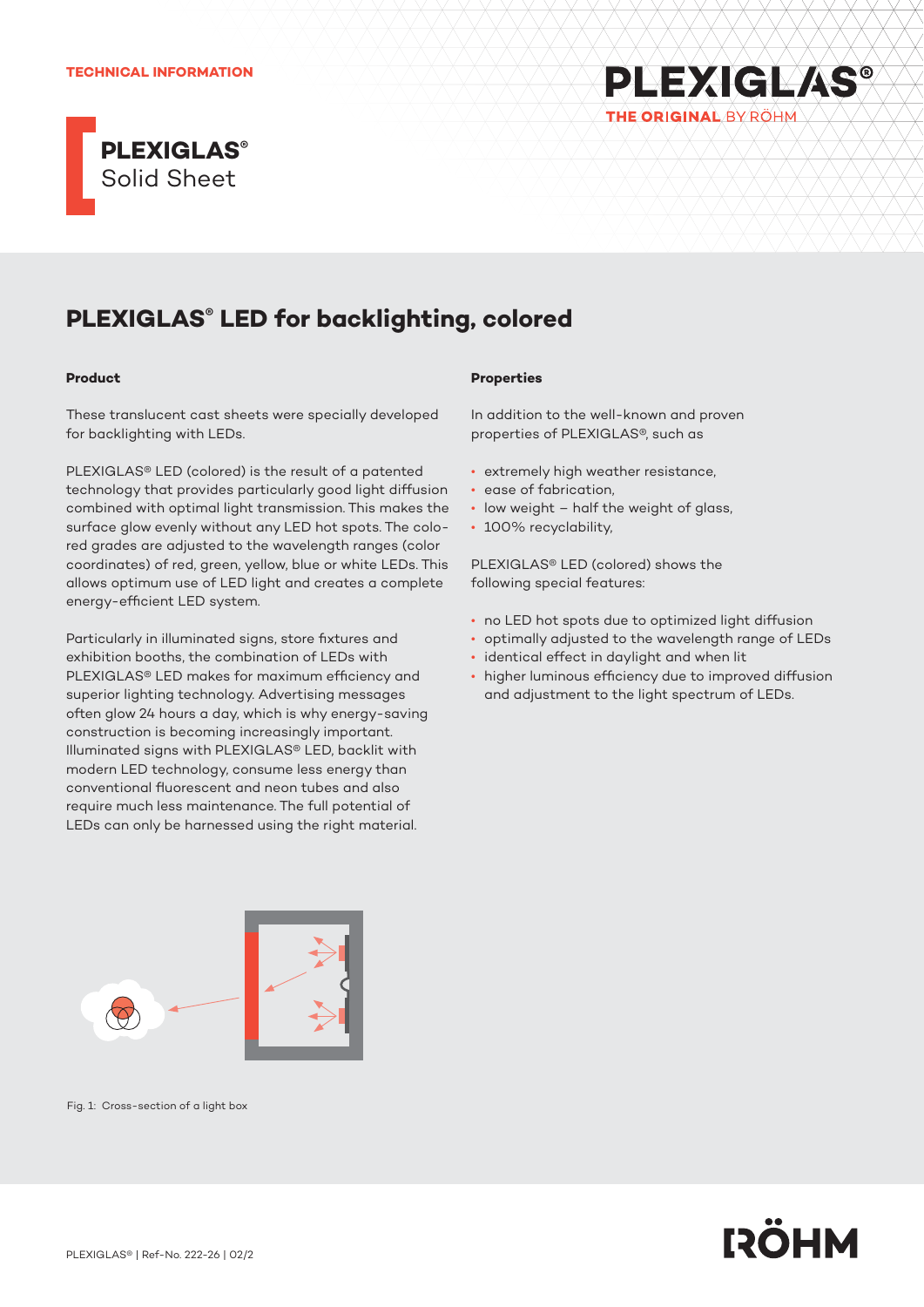

| <b>PLEXIGLAS<sup>®</sup> LED (colored) in comparison</b> |                             |              |                                  |
|----------------------------------------------------------|-----------------------------|--------------|----------------------------------|
| <b>LED</b> grade                                         | $\mathbf{T}_{\text{D65}}$ * | <b>Color</b> | Luminance                        |
| (see grade)                                              | $(T_{D65}^*)$               |              | (Luminance)                      |
| 1H74                                                     | $26\%$                      | yellow       | 79 cd/m <sup>2</sup>   + 28 $%$  |
| (1H <sub>O</sub> 1)                                      | $(22\% )$                   |              | $(62 \text{ cd/m}^2)$            |
| 2H41                                                     | 9%                          | orange       | $120 \text{ cd/m}^2$   + 35 %    |
| (2HO2)                                                   | $(6 \%)$                    |              | $(89 \text{ cd/m}^2)$            |
| 3H68                                                     | 7%                          | red          | $273$ cd/m <sup>2</sup>   + 81 % |
| (3H67)                                                   | $(3\% )$                    |              | $(151 \text{ cd/m}^2)$           |
| 5H60                                                     | 7%                          | blue         | 78 cd/m <sup>2</sup>   + 26 %    |
| (5H <sub>01</sub> )                                      | $(5 \%)$                    |              | $(62 \text{ cd/m}^2)$            |
| 6H18                                                     | 19%                         | green        | $97 \text{ cd/m}^2$   + 29 %     |
| (6H <sub>01</sub> )                                      | $(7\% )$                    |              | $(42 \text{ cd/m}^2)$            |

Measured with OSRAM BackLED BA01MA-B2 (blue), OSRAM BA01MA-R2 (red), OSRAM BA01SA-G2 (green), OSRAM BA01SA-O2 (orange) LED modules with 115 modules/m².

\* Transmittance DIN 5033, ISO 13468-2.

# **Applications**

These properties make PLEXIGLAS® LED (colored) especially suitable for

- illuminated signs
- backlighting in store fixtures and exhibition booths
- luminous walls in architecture and design

## **Machining**

PLEXIGLAS® LED (colored) can be machined just like standard PLEXIGLAS® GS. The following Guidelines for Workshop Practice are available for PLEXIGLAS®:

- Machining PLEXIGLAS® (Ref. No. 311-1)
- Forming PLEXIGLAS® (Ref. No. 311-2)
- Joining PLEXIGLAS® (Ref. No. 311-3) The adhesive ACRIFIX® 2R 0195 with a matte satin surface is ideal for bonding PLEXIGLAS® Satinice.
- Fabricating Tips for PLEXIGLAS® Solid Sheet (Ref. No. 311-5)

It is advisable to backlight the colored grades with colored LEDs in order to achieve maximum energy efficiency, e.g. to use Red 3H68 with red LEDs. The potential benefits cannot be fully exploited if the unit is backlit with white light sources. The following table shows the measured brightness (luminance) of the product range in a light box assembly as compared to a conventional grade. PLEXIGLAS® LED increases the brightness by 25% to 80%. That means that, with the same brightness, the costs for an illuminated sign can be reduced by using fewer LED modules, with an equivalent saving in energy costs for operating the sign.

[2